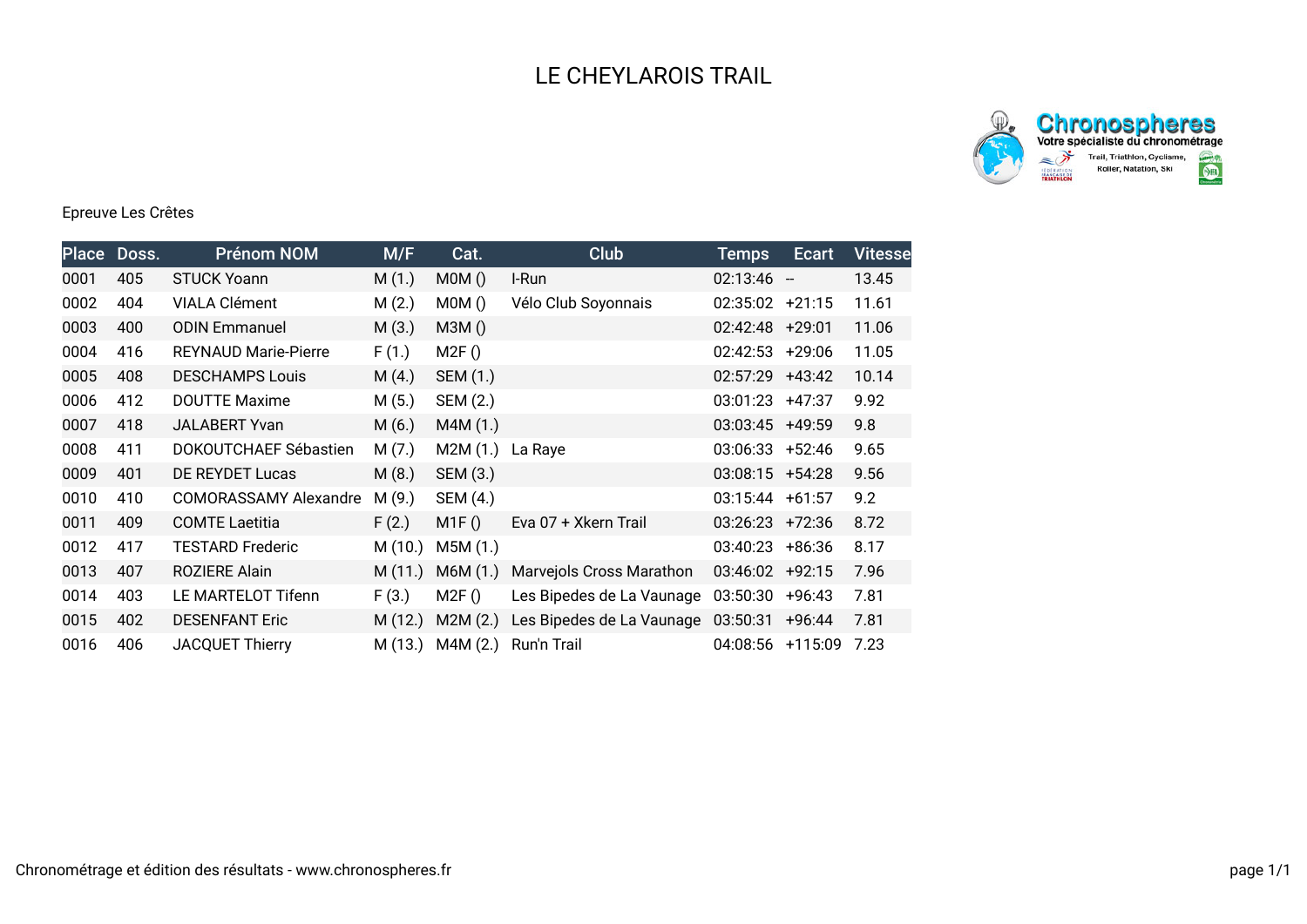## LE CHEYLAROIS TRAIL





## Epreuve Le Brion

| <b>Place</b> | Doss. | <b>Prénom NOM</b>          | M/F     | Cat.             | <b>Club</b>              | <b>Temps</b>         | Ecart | <b>Vitesse</b> |
|--------------|-------|----------------------------|---------|------------------|--------------------------|----------------------|-------|----------------|
| 0001         | 229   | <b>BACCONNIER Jerome</b>   | M(1.)   | M2M()            | Macadam 07               | $01:23:39 -$         |       | 11.47          |
| 0002         | 208   | <b>NEBOUY Mathis</b>       | M(2.)   | ESM()            |                          | $01:25:55 +2:15$     |       | 11.17          |
| 0003         | 226   | CHANTEPERDRIX Kélian       | M(3.)   | SEM()            | <b>Colin Cousin</b>      | $01:27:06$ +3:26     |       | 11.02          |
| 0004         | 234   | MOTSCHWILLER Jean-François | M(4.)   | M3M (1.)         |                          | $01:27:21$ +3:41     |       | 10.99          |
| 0005         | 211   | <b>DUVERT Romain</b>       | M(5.)   | MOM(1.)          | Eva                      | $01:27:56$ +4:16     |       | 10.92          |
| 0006         | 228   | <b>ESPEIT Loïc</b>         | M(6.)   | SEM (1.)         | Athléform'42             | $01:28:07$ +4:27     |       | 10.89          |
| 0007         | 230   | <b>GUIDON Sylvain</b>      | M(7.)   | MOM(2.)          |                          | 01:28:14 +4:34       |       | 10.88          |
| 0008         | 247   | <b>NEGRO Sebastien</b>     | M(8.)   | SEM (2.)         |                          | $01:28:27$ +4:47     |       | 10.85          |
| 0009         | 215   | <b>PONTON Loic</b>         | M(9.)   | MOM(3.)          |                          | $01:36:31$ +12:51    |       | 9.95           |
| 0010         | 204   | <b>CHANTEPERDRIX Joris</b> | M (10.) | SEM (3.)         | Les Sudistes             | $01:36:54$ +13:15    |       | 9.91           |
| 0011         | 214   | <b>PLANCHON Fabrice</b>    | M(11.)  | MOM(4.)          |                          | 01:37:21 +13:41 9.86 |       |                |
| 0012         | 217   | PELLETIER Isaac            | M (12.) | SEM (4.)         |                          | 01:39:29 +15:50 9.65 |       |                |
| 0013         | 232   | <b>DALLARD Elie</b>        |         | M (13.) ESM (1.) |                          | 01:43:44 +20:04 9.25 |       |                |
| 0014         | 231   | <b>ALJALVIN Valentin</b>   |         | M (14.) JUM (1.) |                          | 01:45:33 +21:53 9.09 |       |                |
| 0015         | 212   | <b>MOURIER Richard</b>     |         | M (15.) M3M (2.) |                          | 01:45:44 +22:05 9.08 |       |                |
| 0016         | 240   | CHAUSSINAND Yvan           |         | M (16.) M4M (1.) |                          | 01:48:07 +24:27 8.88 |       |                |
| 0017         | 238   | <b>ESTEVE Patrick</b>      | M(17.)  | MOM(5.)          |                          | 01:49:32 +25:52 8.76 |       |                |
| 0018         | 237   | <b>BEAL Gautier</b>        | M (18.) | MOM(6.)          |                          | 01:49:32 +25:52 8.76 |       |                |
| 0019         | 239   | <b>CHANUT Anthony</b>      | M (19.) | MOM(7.)          |                          | 01:50:25 +26:45 8.69 |       |                |
| 0020         | 225   | <b>VALLON Christophe</b>   | M (20.) | M3M (3.) Eva     |                          | 01:53:27 +29:47 8.46 |       |                |
| 0021         | 202   | FARGE Jean luc             | M(21.)  | M4M(2.)          |                          | 01:54:01 +30:21 8.42 |       |                |
| 0022         | 242   | <b>AUBRY Sylvain</b>       | M (22.) | SEM (5.)         |                          | 01:54:27 +30:47 8.39 |       |                |
| 0023         | 205   | <b>BEAUGIER Rémi</b>       | M (23.) | M0M (8.)         | <b>Ffcam Montpellier</b> | 01:54:49 +31:10 8.36 |       |                |
| 0024         | 220   | <b>LUQUET Emmanuel</b>     | M(24.)  | M1M(1.)          |                          | 01:57:01 +33:21 8.2  |       |                |

Chronométrage et édition des résultats - www.chronospheres.fr page 1/2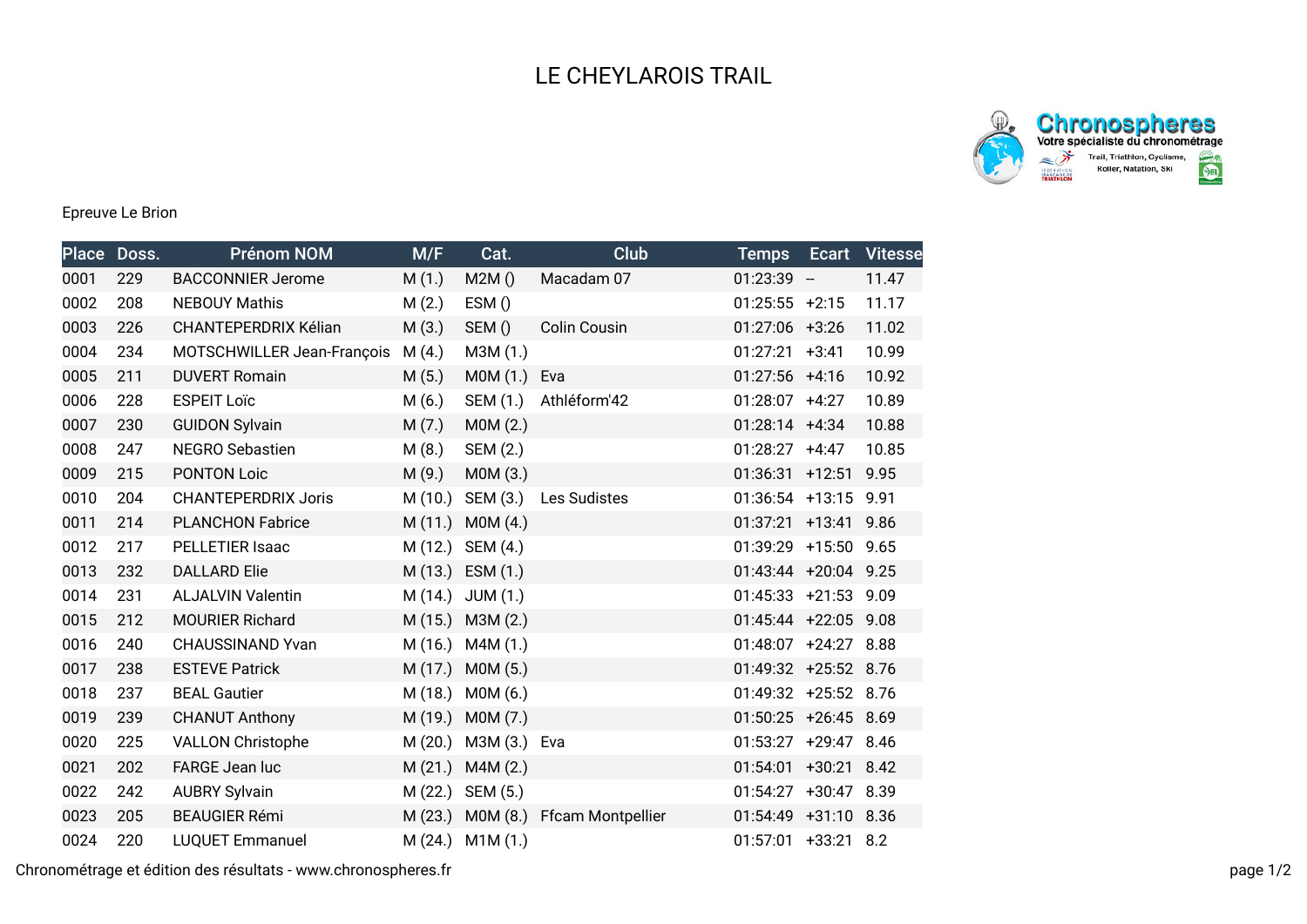| <b>Place</b> | Doss. | <b>Prénom NOM</b>           | M/F     | Cat.       | <b>Club</b>              | <b>Temps</b>         |             | Ecart Vitesse |
|--------------|-------|-----------------------------|---------|------------|--------------------------|----------------------|-------------|---------------|
| 0025         | 233   | <b>GILLES Dominique</b>     | F(1.)   | M3F()      |                          | 01:57:01             | $+33:21$    | 8.2           |
| 0026         | 200   | DE REYDET Thierry           | M(25.)  | M4M (3.)   |                          | 01:59:08             | +35:28 8.06 |               |
| 0027         | 207   | <b>FOUGOUD Charles</b>      | M(26.)  | M7M (1.)   |                          | 02:00:42 +37:03 7.95 |             |               |
| 0028         | 206   | <b>BEAUGIER André</b>       | M(27.)  | M6M (1.)   |                          | 02:01:59             | $+38:19$    | 7.87          |
| 0029         | 210   | <b>DRITZAS Matthieu</b>     | M(28.)  | SEM (6.)   | Eva                      | 02:02:18 +38:38 7.85 |             |               |
| 0030         | 235   | <b>VINSON Guy-Noel</b>      | M(29.)  | M6M (2.)   |                          | 02:02:36 +38:56      |             | 7.83          |
| 0031         | 227   | <b>GIBERT Frédéric</b>      | M(30.)  | M1M(2.)    |                          | 02:03:20             | $+39:40$    | 7.78          |
| 0032         | 245   | <b>CHALEHCOM Dominique</b>  | M(31.)  | M5M(1.)    |                          | 02:03:41             | $+40:01$    | 7.76          |
| 0033         | 246   | <b>CHANAS Kevin</b>         | M (32.) | SEM (7.)   |                          | 02:04:01             | $+40:21$    | 7.74          |
| 0034         | 218   | <b>RIBIER Sebastien</b>     | M (33.) | M1M(3.)    |                          | 02:05:03             | $+41:23$    | 7.68          |
| 0035         | 244   | ROCHETTE Jean-Thomas        | M(34.)  | M3M(4.)    |                          | 02:05:19 +41:39      |             | 7.66          |
| 0036         | 209   | <b>BERTRAND Julie</b>       | F(2.)   | MOM()      |                          | 02:08:50             | $+45:10$    | 7.45          |
| 0037         | 236   | <b>FOREST Gregory</b>       | M(35.)  | M1M(4.)    |                          | 02:09:28             | $+45:48$    | 7.41          |
| 0038         | 241   | <b>MOULIN Sebastien</b>     | M (36.) | M2M(1.)    |                          | 02:11:20             | $+47:40$    | 7.31          |
| 0039         | 224   | <b>AUBRY Clémence</b>       | F(3.)   | MOM()      | Afa                      | 02:11:48 +48:08      |             | 7.28          |
| 0040         | 243   | <b>LAUZINARD Paul-Noel</b>  | M (37.) | M5M(2.)    |                          | 02:13:05 +49:25      |             | 7.21          |
| 0041         | 203   | <b>DUPRE Jean michel</b>    | M (38.) | M2M(2.)    |                          | $02:14:13 + 50:33$   |             | 7.15          |
| 0042         | 201   | <b>THIMONIER Camille</b>    | F(4.)   | SEF (1.)   |                          | $02:15:45$ +52:05    |             | 7.07          |
| 0043         | 223   | <b>DAMBRICOURT Florence</b> | F(5.)   | M3F (1.)   | Skimo Run & Ecotrail     | 02:17:17 +53:37 6.99 |             |               |
| 0044         | 219   | CANU Stéphanie              | F(6.)   | M2F(1.)    | Les Boulets Canons Du 07 | 02:21:24 +57:44 6.79 |             |               |
| 0045         | 213   | PAUZE Raymond               | M (39.) | M7M (2.)   | Nicodis                  | 02:33:27             | +69:48 6.26 |               |
| 0046         | 221   | <b>FRAISSE Dorine</b>       | F(7.)   | SEF (2.)   |                          | 02:33:44 +70:04 6.24 |             |               |
| 0047         | 222   | <b>MARIE Fanny</b>          | F(8.)   | SEF (3.)   |                          | 02:33:44 +70:05 6.24 |             |               |
| <b>DNF</b>   | 216   | <b>FLUET Guillaume</b>      | M       | <b>SEM</b> |                          | <b>DNF</b>           |             |               |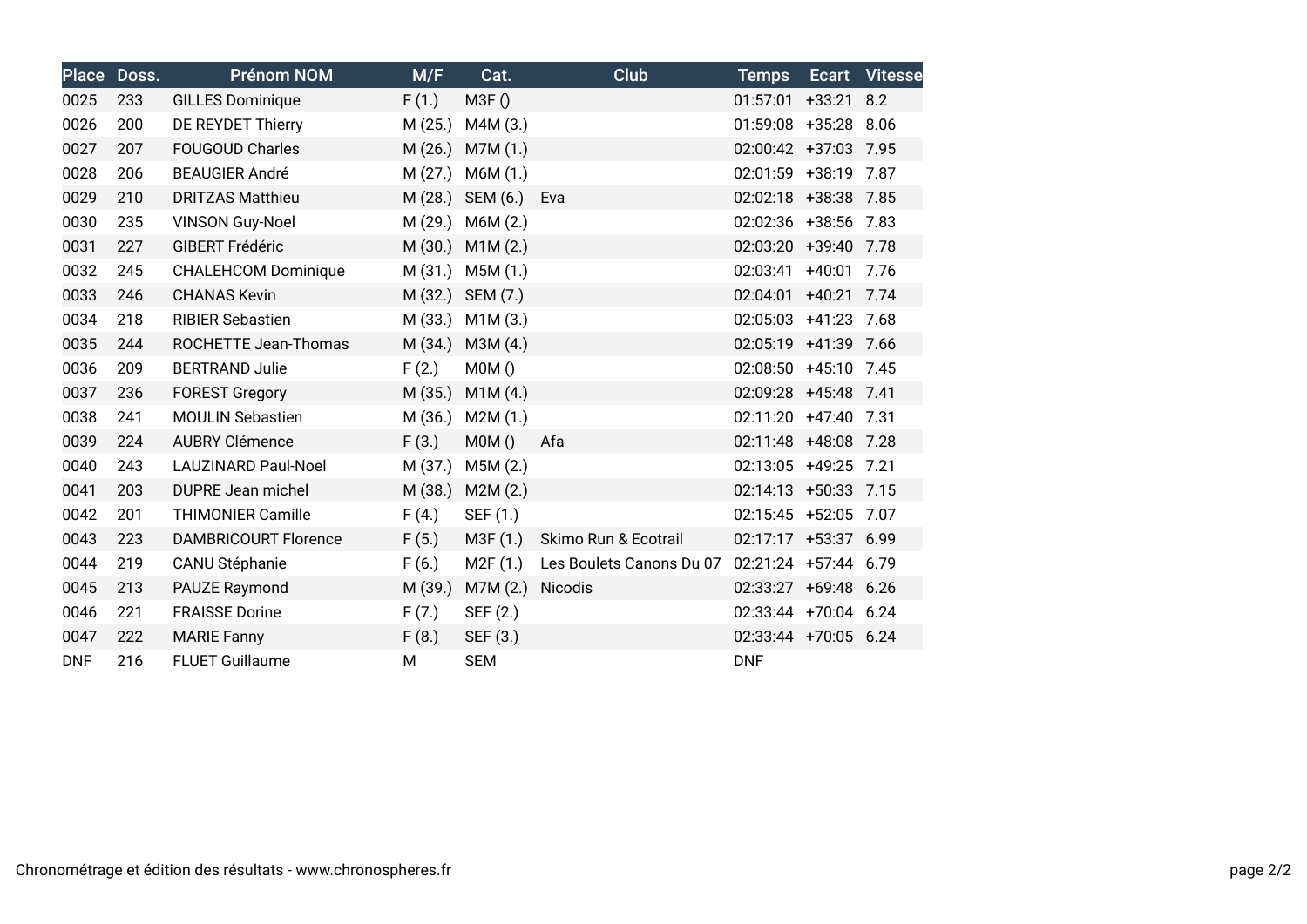



Epreuve La ronde de la Dorne

| <b>Place</b> | Doss.        | <b>Prénom NOM</b>           | M/F     | Cat.            | <b>Club</b>            | <b>Temps</b>         | <b>Ecart</b>  | <b>Vitesse</b> |
|--------------|--------------|-----------------------------|---------|-----------------|------------------------|----------------------|---------------|----------------|
| 0001         | 5            | <b>COSTE Bastien</b>        | M(1.)   | SEM()           |                        | $00:38:44 -$         |               | 12.39          |
| 0002         | 48           | <b>THERON Hugo</b>          | M(2.)   | SEM()           |                        | $00:40:33$ +1:48     |               | 11.83          |
| 0003         | 32           | <b>FARIZON Yvan</b>         | M(3.)   | MOM()           |                        | $00:41:34 +2:49$     |               | 11.55          |
| 0004         | 12           | <b>BRUNET MANQUAT Boris</b> | M(4.)   | M2M (1.)        |                        | 00:41:41             | $+2:57$       | 11.51          |
| 0005         | 47           | <b>MOURAN Marc</b>          | M(5.)   | M1M(1.)         |                        | $00:43:27$ +4:42     |               | 11.05          |
| 0006         | 25           | D'ABRIGEON Marie laure      | F(1.)   | SEF()           | Asvel Athlétisme       | $00:44:04$ +5:19     |               | 10.89          |
| 0007         | 41           | <b>CHARRA Theo</b>          | M(6.)   | MIM(1.)         |                        | $00:44:12 +5:28$     |               | 10.86          |
| 0008         | $\mathbf{1}$ | <b>BOULLON Sylviane</b>     | F(2.)   | M2F()           | Eva                    | $00:44:40 + 5:56$    |               | 10.74          |
| 0009         | 49           | MOULET Christophe           | M(7.)   | M4M (1.)        |                        | $00:44:40 + 5:56$    |               | 10.74          |
| 0010         | 6            | <b>GIRAUD Fabien</b>        | M(8.)   | M2M(2.)         |                        | $00:44:46$ +6:01     |               | 10.72          |
| 0011         | 19           | <b>BOUTEILLER Alexis</b>    | M(9.)   | <b>JUM (1.)</b> |                        | $00:47:10 + 8:26$    |               | 10.17          |
| 0012         | 26           | <b>JARGEAT Sebastien</b>    | M(10.)  | M1M(2.)         |                        | $00:47:19 + 8:35$    |               | 10.14          |
| 0013         | 45           | LEPIANKO Johann             | M(11.)  | M2M(3.)         |                        | $00:48:12 +9:27$     |               | 9.96           |
| 0014         | 36           | <b>FREDOC Lionnel</b>       | M(12.)  | M4M(2.)         |                        | 00:48:39 +9:54       |               | 9.87           |
| 0015         | 11           | DE MONTELLA Michaël         | M (13.) | M0M (1.)        |                        | 00:48:54 +10:09      |               | 9.81           |
| 0016         | 17           | <b>ARNAUD Clement</b>       | M (14.) | SEM (1.)        |                        | 00:49:11             | +10:27 9.76   |                |
| 0017         | 46           | LEPIANKO Elodie             | F(3.)   | M1F()           |                        | 00:50:58             | $+12:14$ 9.42 |                |
| 0018         | 21           | <b>DEBANNE Yohan</b>        | M (15.) | M2M(4)          | Les Baskets Fumantes   | 00:52:06             | +13:21 9.21   |                |
| 0019         | 30           | <b>BUENERD Cédric</b>       | M (16.) | M1M(3.)         |                        | 00:52:16             | +13:32 9.18   |                |
| 0020         | 20           | <b>BONNARDEL Patrick</b>    | M (17.) |                 | M5M (1.) Asptt Valence | 00:54:17             | +15:32 8.84   |                |
| 0021         | 14           | <b>RICHARD Frederic</b>     | M(18.)  | M1M(4.)         |                        | 00:54:26             | +15:41 8.82   |                |
| 0022         | 43           | <b>VALETTE Antoine</b>      | M (19.) | SEM (2.)        |                        | 00:54:34 +15:50 8.79 |               |                |
| 0023         | 24           | <b>LUQUET Sandrine</b>      | F(4.)   | M0M (1.)        |                        | 00:55:23             | +16:39 8.66   |                |
| 0024         | 42           | <b>CHARRA Frederic</b>      | M(20.)  | M2M (5.)        |                        | 00:55:51             | +17:07 8.59   |                |

Chronométrage et édition des résultats - www.chronospheres.fr page 1/2